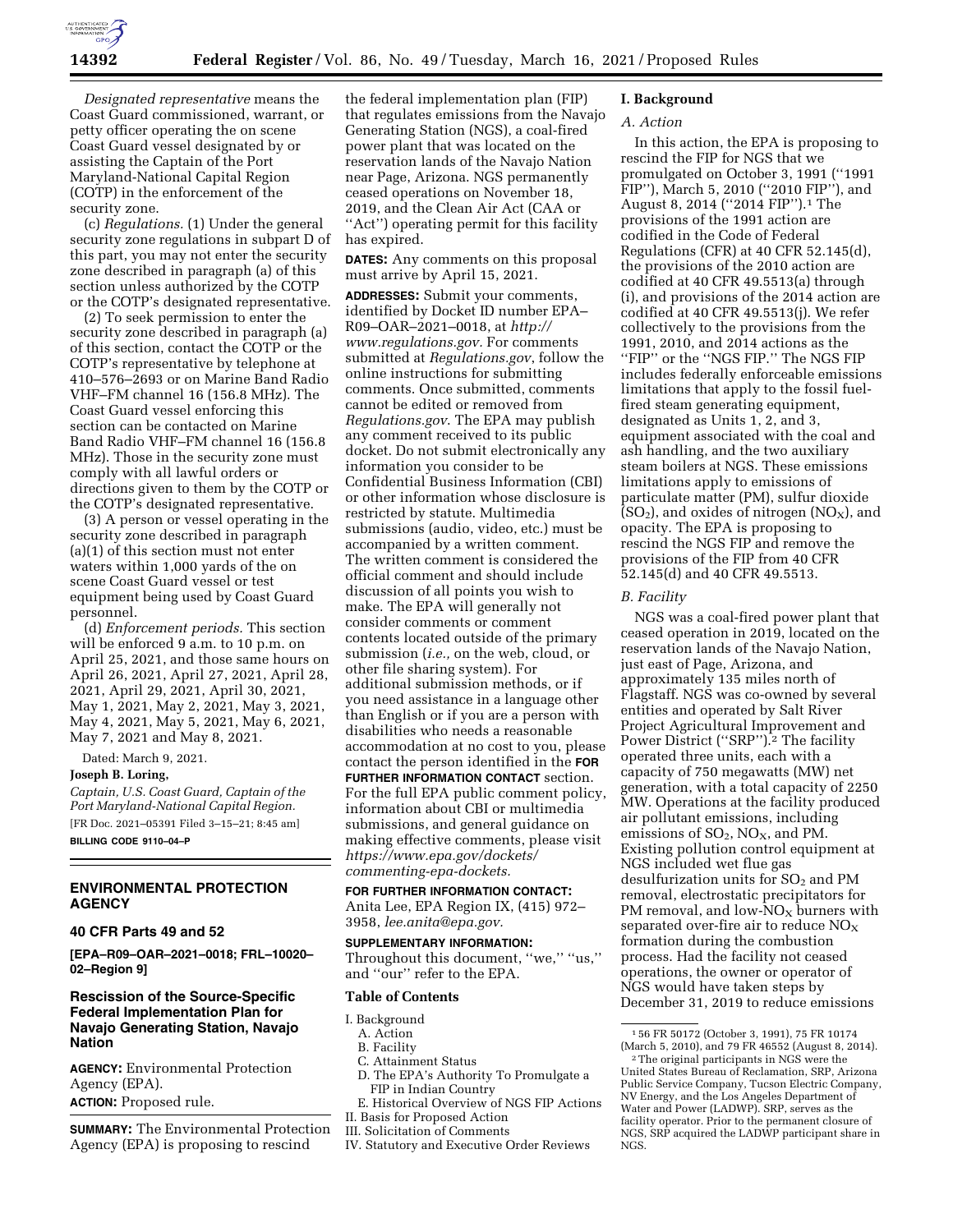of  $NO<sub>x</sub>$  further, pursuant to the requirements of the 2014 FIP.

#### *C. Attainment Status*

The area around NGS is designated attainment, unclassifiable/attainment, or unclassifiable for all criteria pollutants under the Act.3

### *D. The EPA's Authority To Promulgate a FIP in Indian Country*

When the CAA was amended in 1990, Congress included a new provision, section 301(d), granting the EPA authority to treat tribes in the same manner as states where appropriate.4 In 1998, the EPA promulgated regulations known as the Tribal Authority Rule (TAR).5 The EPA's promulgation of the TAR clarified, among other things, that state air quality regulations generally do not, under the CAA, apply to facilities located anywhere within the exterior boundaries of Indian reservations.6 Prior to the addition of section 301(d) and the promulgation of the TAR, some states had included emission limitations in their state implementation plans (SIPs) that they may have believed could apply under the CAA to private facilities operating on adjacent Indian reservations.

In the preambles to the proposed and final 1998 TAR, the EPA generally discussed the legal basis in the CAA that authorizes the EPA to regulate sources of air pollution in Indian country.7 The EPA concluded that the CAA authorizes the EPA to protect air quality throughout Indian country.8 The TAR, therefore, provides that the EPA ''[s]hall promulgate without unreasonable delay such federal implementation plan provisions as are necessary or appropriate to protect air quality, consistent with the provisions of sections [301](a) and 301(d)(4), if a tribe does not submit a tribal implementation plan meeting the

7 59 FR 43956 (August 25, 1994); 63 FR 7253 (February 12, 1998).

8 63 FR 7253 at 7262 (February 12, 1998); 59 FR 43956 at 43960–43961 (August 25, 1994) (citing, among other things, to CAA sections 101(b)(1),  $301(a)$ , and  $301(d)$ ).

completeness criteria of 40 CFR part 51, Appendix V, or does not receive EPA approval of a submitted tribal implementation plan.'' 9

### *E. Historical Overview of NGS FIP Actions*

On December 2, 1980, EPA issued regulations addressing visibility impairment that is traceable or ''reasonably attributable'' to a single source or small group of sources.<sup>10</sup> These regulations required a number of states to submit SIPs no later than September 2, 1981. Most states, including Arizona, failed to submit SIPs as called for by the regulations. Accordingly, in 1987, the EPA issued visibility FIPs consisting of general plan requirements and long-term strategies for 29 states including Arizona.11

In 1989, based on a report submitted by the National Park Service, the EPA proposed to find that a portion of the visibility impairment in Grand Canyon National Park was reasonably attributable to NGS.12 Under the 1991 FIP, NGS was required to phase-in compliance with the  $SO<sub>2</sub>$  emissions limit by installing scrubbers in 1997, 1998, and 1999.13 In establishing the SO2 emissions limit for NGS in the final 1991 FIP, the EPA determined that the FIP would provide for greater reasonable progress toward the national visibility goal than implementation of best available retrofit technology (BART).14

On September 8, 1999, the EPA proposed a source-specific FIP for NGS.15 The 1999 proposed FIP stated: ''Although the facility has been historically regulated by Arizona since its construction, the state lacks jurisdiction over the facility or its owners or operations for CAA compliance or enforcement purposes.'' The EPA intended for the proposed action in 1999 to ''federalize'' the

14 56 FR 50172 (October 3, 1991).

emission limitations that Arizona had erroneously included in its SIP.16 The EPA received comments on the proposed FIP but did not finalize the proposal.

The EPA published a new proposed rule to promulgate federally enforceable numerical emissions limitations for PM and  $SO<sub>2</sub>$  in 2006 and took action to finalize it in 2010.17 The 2010 FIP also established an opacity limit and a requirement for specific control measures to limit dust emissions. In the 2010 FIP, the EPA determined that the emissions limitations for PM and  $SO<sub>2</sub>$ were more stringent than, or at least as stringent as, the emissions limitations that had historically applied at NGS pursuant to an operating permit issued by Arizona. Therefore, the EPA concluded that air quality in this area would be positively impacted by the 2010 FIP.18

On August 8, 2014, the EPA promulgated a final rule that established emissions limitations for  $NO<sub>x</sub>$  emissions from NGS under BART provisions of the Regional Haze Rule.19 We finalized an alternative to BART based on agreedupon recommendations developed by a group of diverse stakeholders. The 2014 FIP limited emissions of  $NO<sub>x</sub>$  from NGS by establishing a long-term facility-wide cap on total  $NO<sub>x</sub>$  emissions from 2009 to 2044 and required the implementation of one of several alternative operating scenarios to ensure that the 2009 to 2044 cap was met.

### **II. Basis for Proposed Action**

In 2017, due to the changing economics of the energy industry, the owners of NGS voted to permanently close the facility at the end of 2019.20 On November 27, 2019, consistent with the reporting requirements in the alternative to BART provisions of the NGS FIP, SRP notified the EPA that it would not implement any of the BART alternatives in the FIP due to the permanent cessation of operations at NGS.21 In that letter, SRP noted that Unit 3 permanently ceased operations on September 19, 2019, and that Units 1 and 2 permanently ceased operations on November 18, 2019. This closure

17 75 FR 10179 (March 5, 2010) codified at 40 CFR 49.24(a) through (i) and redesignated to 40 CFR 49.5513(a) through (i). See 76 FR 23879 (April 29, 2011).

<sup>3</sup> 40 CFR 81.303.

<sup>4</sup> 40 U.S.C. 7601(d).

<sup>5</sup> 40 CFR parts 9, 35, 49, 50, and 81. See also 63 FR 7254 (February 12, 1998).

<sup>6</sup> 63 FR 7254 at 7258 (noting that unless a state has explicitly demonstrated its authority and has been expressly approved by the EPA to implement CAA programs in Indian country, the EPA is the appropriate entity to implement CAA programs prior to tribal primacy), *Arizona Public Service Company* v. *EPA.,* 211 F.3d 1280 (D.C. Cir. 2000), *cert. denied sub nom, Michigan* v. *EPA.,* 532 U.S. 970 (2001) (upholding the TAR); see also *Alaska* v. *Native Village of Venetie Tribal Government,* 533 U.S. 520, 526 n.1 (1998) (primary jurisdiction over Indian country generally lies with federal government and tribes, not with states).

<sup>9</sup> 63 FR 7273, codified at 40 CFR 49.11(a). In the preamble to the final TAR, the EPA explained that it was inappropriate to treat tribes in the same manner as states with respect to section 110(c) of the Act, which directs the EPA to promulgate a FIP within 2 years after the EPA finds a state has failed to submit a complete state plan or within 2 years after the EPA disapproval of a state plan. Although the EPA is not required to promulgate a FIP within the 2-year period for tribes, the EPA promulgated 40 CFR 49.11(a) to clarify that the EPA will continue to be subject to the basic requirement to issue any necessary or appropriate FIP provisions for affected tribal areas within some reasonable time. See 63 FR 7264–65.

<sup>10</sup> 45 FR 80084 (December 2, 1980), codified at 40 CFR 51.300–51.307.

<sup>11</sup> 52 FR 45132 (November 24, 1987).

<sup>12</sup> 56 FR 50172 (October 3, 1991), codified at 40 CFR 52.145.

<sup>13</sup> 40 CFR 52.145(d)(7).

<sup>15</sup> 64 FR 48725 (September 8, 1999).

<sup>16</sup> 64 FR 48725, 48727.

<sup>18</sup> 75 FR 10174 (March 5, 2010).

<sup>19</sup> 79 FR 46514 (August 8, 2014).

<sup>20</sup>*[https://www.powermag.com/utility-owners](https://www.powermag.com/utility-owners-vote-to-shut-down-coal-fired-2-2-gw-navajo-generating-station/)[vote-to-shut-down-coal-fired-2-2-gw-navajo](https://www.powermag.com/utility-owners-vote-to-shut-down-coal-fired-2-2-gw-navajo-generating-station/)[generating-station/.](https://www.powermag.com/utility-owners-vote-to-shut-down-coal-fired-2-2-gw-navajo-generating-station/)* 

<sup>21</sup>Letter dated November 27, 2019, from Kenneth Joe Frazier, SRP, to Elizabeth Adams, EPA, regarding ''Navajo Generating Station—Notification of BART Alternative.''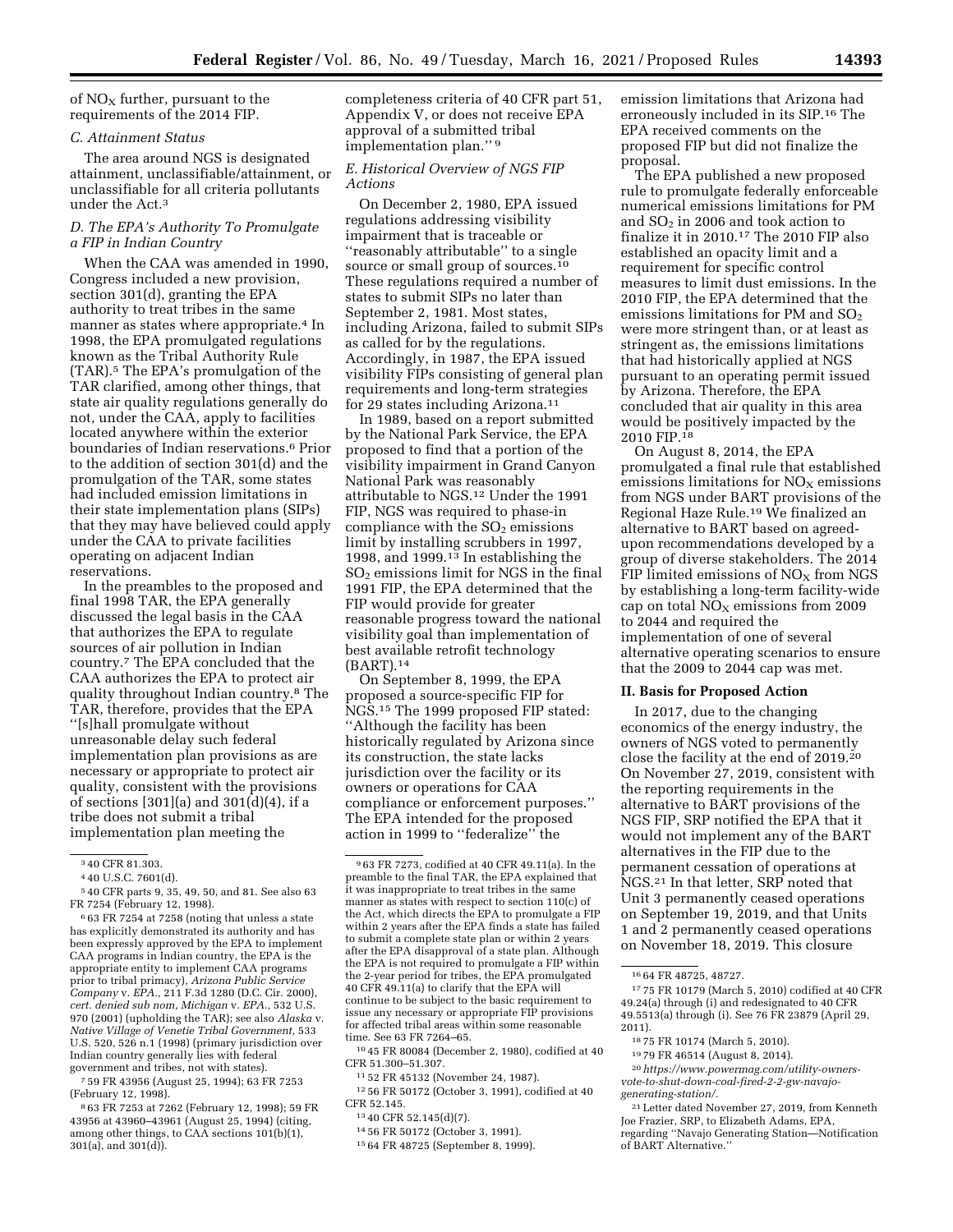timeframe was consistent with the terms of the NGS Extension Lease agreement between the Navajo Nation and the owners of NGS prohibiting the combustion of coal at NGS after December 22, 2019. After November 18, 2019, the owners and operator of NGS began decommissioning the facility. On November 30, 2020, SRP withdrew its CAA title V operating permit renewal application that it had submitted to the Navajo Nation Environmental Protection Agency (Navajo Nation EPA), and requested that the EPA rescind the NGS FIP.22

On December 18, 2020, the Navajo Nation EPA notified SRP that effective December 1, 2020, expiration of the title V permit terminated the ability of NGS to be operated.23 In that letter, the Navajo Nation EPA noted that NGS had been operating under Permit No. NN– ROP–05–06, a title V permit issued on July 7, 2008. The permit was set to expire on July 7, 2013; however, because SRP submitted a timely and complete permit renewal application on March 4, 2013, NGS was able to continue to operate under the existing title V operating permit while awaiting action by the Navajo Nation EPA on the renewal permit application.24 As a complete renewal application is no longer submitted and pending action by the Navajo Nation EPA, withdrawal of the renewal permit application caused Permit No. NN–ROP–05–06 to expire.<sup>25</sup> Expiration of the operating permit terminated the facility's right to operate.

In its rescission request, SRP stated that since ceasing operations all equipment permitted to operate under the title V permit, which includes all equipment subject to the NGS FIP, are non-operational and in the process of being removed. In addition, electrical and mechanical equipment had been removed, preventing the combustion of fuel and equipment operation and eliminating sources of air pollutant emissions from the permitted equipment. The Kayenta Mine, which supplied coal to NGS, has permanently

closed, and the dedicated rail line linking the mine to NGS has been dismantled. In addition, the three 775 foot stacks at NGS have been demolished.26

Because NGS has permanently ceased operation and all equipment subject to the NGS FIP is no longer operational, and because the facility no longer holds a valid CAA title V permit to operate, the EPA is proposing to rescind the FIP for NGS at 40 CFR 52.145(d) and 40 CFR 49.5513.

The provisions of the 1991 FIP at 40 CFR 52.145(d) applied to the fossil fuelfired steam-generating units designated as Units 1, 2, and 3, and NGS and addressed emissions limitations for  $SO<sub>2</sub>$ , specifications for how compliance with the emissions limitations would be determined, requirements for continuous emissions monitoring, and reporting requirements.27 Because the  $SO<sub>2</sub>$  emissions limitations in the 1991 FIP were achievable with the installation and operation of new flue gas desulfurization units, the 1991 FIP also specified compliance dates, schedules of compliance and associated reporting requirements.28 Finally, the 1991 FIP also included various provisions related to equipment operation and maintenance.29

Under 110(l) of the CAA, the EPA shall not approve a revision of an implementation plan if the revision would interfere with any applicable requirements concerning attainment, reasonable further progress, or any other applicable requirement of the CAA. Although this provision does not apply directly to the EPA's revision or rescission of a FIP, we have nonetheless considered whether rescission of the NGS FIP would interfere with any CAA requirements.

The 1991 FIP established emissions limitations for  $SO<sub>2</sub>$  emitted from the fossil fuel-fired steam-generating units at NGS, as well as associated compliance, monitoring, and reporting requirements for the flue gas desulfurization units. Because NGS has permanently ceased operation, these provisions are no longer necessary to satisfy any CAA requirements related to regional haze and visibility protection. In addition, because the area surrounding NGS is designated attainment, unclassifiable/attainment, or unclassifiable for all NAAQS, the provisions of the 1991 FIP are not

needed to satisfy requirements concerning attainment or reasonable further progress. Therefore, we propose to find that rescission of the 1991 FIP will not interfere with any applicable CAA requirements.

The provisions of the 2010 FIP at 40 CFR 49.5513(a) through (i) apply to Units 1, 2, and 3, equipment associated with coal and ash handling, and the two auxiliary steam boilers at NGS, and established emissions limitations and associated continuous monitoring, testing and reporting requirements for SO2, PM, dust, and opacity.30 The 2010 FIP also includes provisions related to compliance certifications, equipment operations, and enforcement.31 Although the testing and monitoring requirements at 40 CFR 49.5513(e) generally relate to continuous emissions monitoring and periodic source testing for  $SO_2$ ,  $NO_X$ , and PM emissions from the facility, one provision required SRP to install, maintain and operate nonregulatory ambient monitors at the Glen Canyon Dam for PM, nitrogen dioxide  $(NO<sub>2</sub>), SO<sub>2</sub>, and ozone.<sup>32</sup> The 2010 FIP$ did not elucidate the rationale for ambient monitoring but generally stated that ''[t]his final action will help to advance the goals of ensuring continued maintenance of the national ambient air quality standards and protecting visibility.'' 33

Because NGS has permanently ceased operation, the air pollutants regulated under the 2010 FIP are no longer emitted from the facility, and the facility no longer operates the coal handling and storage equipment or the fly ash handling and storage equipment. Therefore, the provisions of the 2010 FIP that regulate emissions of air pollutants from NGS are no longer necessary to satisfy any CAA requirements related to regional haze and visibility protection. In addition, the area surrounding NGS is designated attainment, unclassifiable/attainment, or unclassifiable for all NAAQS, therefore, the provisions of the 2010 FIP are not needed to satisfy requirements concerning attainment or reasonable further progress. The ambient monitors at the Glen Canyon Dam are operated by SRP and are not relied upon by any state, local or tribal agency to satisfy the minimum monitoring requirements in 40 CFR part 58. Furthermore, data from the monitors are not reported to the EPA's Air Quality System. For these reasons, we propose to determine that the 2010 FIP, including the provisions

<sup>22</sup>Letters dated November 30, 2020 from Joe Frazier, SRP, to Oliver Whaley, Navajo Nation EPA, regarding "Request to Withdraw the Pending Renewal Application for the Navajo Generating Station Title V Permit to Operate—Permit No. NN– ROP 05–06,'' and dated November 30, 2020 from Joe Frazier, SRP to John Busterud, EPA Region IX, regarding ''Request to Rescind Navajo Generating Station Federal Implementation Plan at 40 CFR 52.145(d) and 49.5513.''

<sup>23</sup>Letter dated December 18, 2020, from Ronnie Ben, Delegated Executive Director, Navajo Nation EPA, to Joe Frazier, Director General Engineering, SRP, Subject: ''Expiration of Title V Permit to Operate for Navajo Generating Station—Permit No. NN–ROP–05–06.''

<sup>24</sup> 40 CFR 71.7(c)(3).

<sup>25</sup>Condition IX.R of Permit No. NN–ROP–05–06.

<sup>26</sup>See, *e.g., [https://www.powermag.com/](https://www.powermag.com/explosions-topple-smokestacks-of-iconic-navajo-generating-station/) [explosions-topple-smokestacks-of-iconic-navajo](https://www.powermag.com/explosions-topple-smokestacks-of-iconic-navajo-generating-station/)[generating-station/,](https://www.powermag.com/explosions-topple-smokestacks-of-iconic-navajo-generating-station/)* accessed on December 23, 2020.

<sup>27</sup> 40 CFR 52.145 (d)(1) through (5).

<sup>28</sup> 40 CFR 52.145(d)(6) through (8).

<sup>29</sup> 40 CFR 52.145(d)(9) though (13).

<sup>30</sup> 40 CFR 49.5513(a) through (f).

<sup>31</sup> 40 CFR 49.5513(g) through (i).

<sup>32</sup> 40 CFR 49.5513(e)(6).

<sup>33</sup> 43 FR 10174, 10175 (March 5, 2010).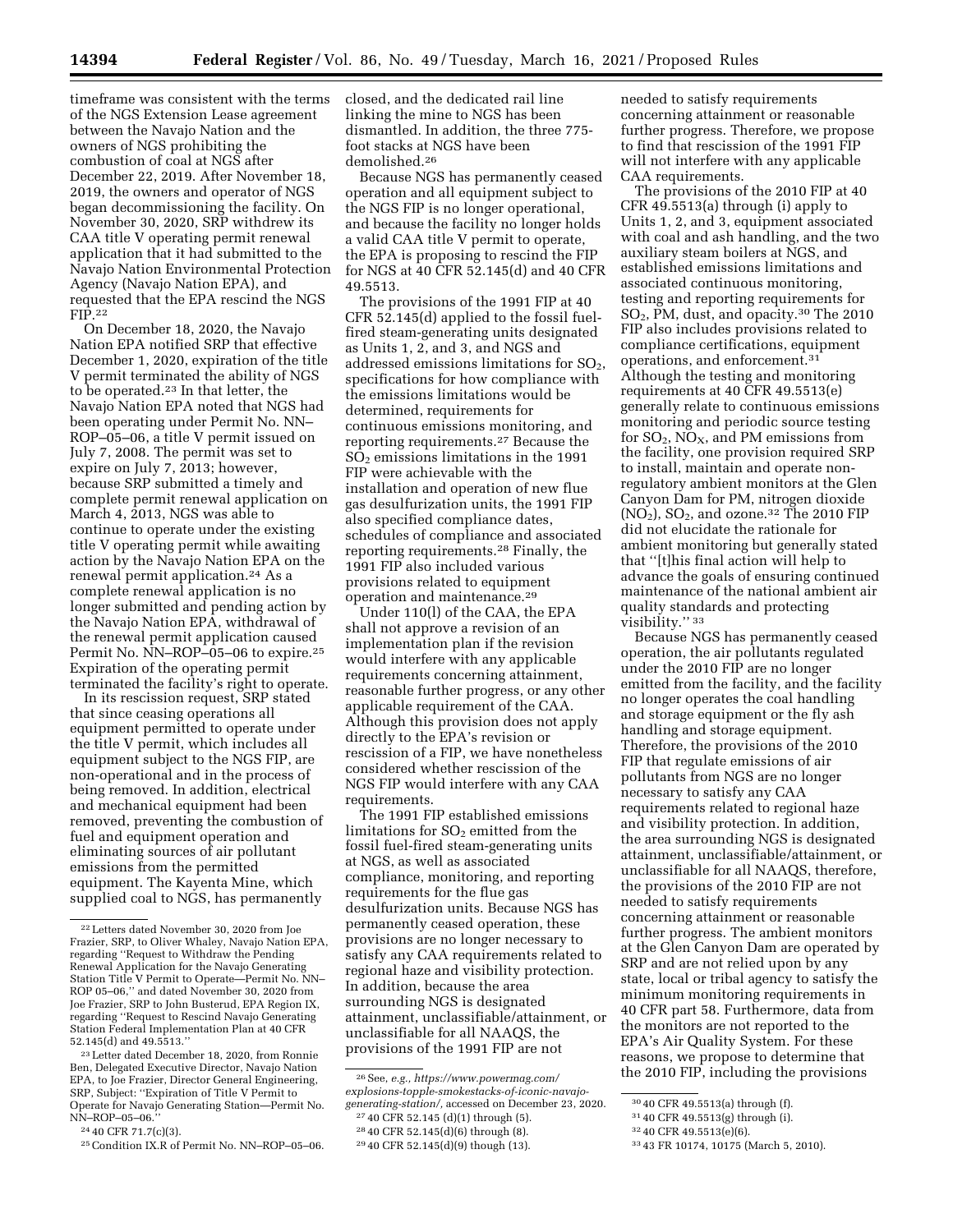requiring operation of ambient monitors operated at the Glen Canyon Dam, is not needed to satisfy requirements related to attainment, reasonable further progress, visibility protection, or any other CAA requirements.

The provision of the 2014 FIP at 40 CFR 49.5513(j) were promulgated to satisfy the BART requirements of the CAA and the Regional Haze Rule and established emissions limitations for  $NO<sub>x</sub>$  from NGS and associated requirements, including implementation schedules, reporting, monitoring, compliance determinations, recordkeeping, equipment operations, and enforcement.34 Because NGS has permanently ceased operation, the emissions of  $NO<sub>X</sub>$  regulated under the 2014 FIP have also permanently ceased. Therefore, the provisions of the 2014 FIP, which were intended to satisfy CAA requirements for visibility protection, are no longer necessary. In addition, the area surrounding NGS is designated attainment, unclassifiable/ attainment, or unclassifiable for all NAAQS. Therefore, we propose to find that the provisions of the 2014 FIP are not needed to satisfy requirements concerning attainment or reasonable further progress or any other applicable CAA requirements.

#### **III. Solicitation of Comments**

As described above, the EPA is proposing the rescind the NGS FIP from 40 CFR 52.145(d) and 40 CFR 49.5513. The EPA solicits comments on this proposed FIP rescission and will accept comments until April 15, 2021.

### **IV. Statutory and Executive Order Reviews**

Additional information about these statutes and Executive Orders can be found at *[http://www.epa.gov/laws](http://www.epa.gov/laws-regulations/laws-and-executive-orders)[regulations/laws-and-executive-orders.](http://www.epa.gov/laws-regulations/laws-and-executive-orders)* 

*A. Executive Order 12866: Regulatory Planning and Review and Executive Order 13563: Improving Regulation and Regulatory Review* 

This action is not a significant regulatory action and was therefore not submitted to the Office of Management and Budget for review. This proposed rule applies to only one facility and is therefore not a rulemaking of general applicability.

#### *B. Paperwork Reduction Act (PRA)*

This action does not impose an information collection burden under the PRA because this action does not contain any information collection activities.

#### *C. Regulatory Flexibility Act (RFA)*

I certify that this action will not have a significant economic impact on a substantial number of small entities under the RFA. This action will not impose any requirements on small entities.

### *D. Unfunded Mandates Reform Act (UMRA)*

This action does not contain any unfunded mandate as described in UMRA, 2 U.S.C. 1531–1538, and does not significantly or uniquely affect small governments. The action imposes no enforceable duty on any state, local or tribal governments or the private sector.

## *E. Executive Order 13132: Federalism*

This action does not have federalism implications. It will not have substantial direct effects on the states, on the relationship between the national government and the states, or on the distribution of power and responsibilities among the various levels of government.

#### *F. Executive Order 13175: Coordination With Indian Tribal Governments*

This action does not have tribal implications, as specified in Executive Order 13175. The Navajo Generating Station is located on the reservation lands of the Navajo Nation, and the EPA recognizes there is significant community and tribal interest in this facility. The facility has already permanently ceased operations and this action simply proposes to rescind previously promulgated requirements applicable to this shuttered facility. In addition, the Navajo Nation EPA has already determined that NGS no longer has the right to operate. This proposed action to rescind the NGS FIP will not have substantial direct effects on any Indian tribes, on the relationship between the federal government and Indian tribes, or on the distribution of power and responsibilities between the federal government and Indian tribes. Thus, Executive Order 13175 does not apply to this action. However, on January 7, 2021, we invited the Navajo Nation to consult on this proposed action.35 The Navajo Nation did not request consultation on this proposed FIP rescission.

### *G. Executive Order 13045: Protection of Children From Environmental Health Risks and Safety Risks*

The EPA interprets Executive Order 13045 as applying only to those regulatory actions that concern environmental health or safety risks that the EPA has reason to believe may disproportionately affect children, per the definition of ''covered regulatory action'' in section 2–202 of the Executive Order. This action is not subject to Executive Order 13045 because it does not concern an environmental health risk or safety risk.

## *H. Executive Order 13211: Actions That Significantly Affect Energy Supply, Distribution, or Use*

This action is not subject to Executive Order 13211, because it is not a significant regulatory action under Executive Order 12866.

### *I. National Technology Transfer and Advancement Act (NTTAA)*

This rulemaking does not involve technical standards.

## *J. Executive Order 12898: Federal Actions To Address Environmental Justice in Minority Populations and Low-Income Populations*

The EPA believes that this action is not subject to Executive Order 12898 (59 FR 7629, February 16, 1994) because it does not establish an environmental health or safety standard. The facility has already permanently ceased operations and this action simply proposes to rescind previously promulgated requirements applicable to this shuttered facility. Therefore, the EPA considers this proposed action to rescind the NGS FIP to have no impacts to human health and the environment, and to have no potential disproportionately high and adverse effects on minority, low-income, or indigenous populations.

#### **List of Subjects**

#### *40 CFR Part 49*

Administrative practice and procedure, Air pollution control, Environmental protection, Incorporation by reference, Indians, Intergovernmental relations, Reporting and recordkeeping requirements.

#### *40 CFR Part 52*

Air pollution control, Environmental protection, Incorporation by reference, Intergovernmental relations, Particulate matter, Reporting and recordkeeping requirements, Visibility.

<sup>34</sup> 40 CFR 49.5513(j)(1) through (11).

<sup>35</sup>Letter dated January 7, 2021 from Elizabeth J. Adams, EPA Region IX, to Jonathan Nez, President of the Navajo Nation, Re: Invitation to Consult on a Request from the Salt River Project to Rescind the Federal Implementation Plan for the Navajo Generating Station.